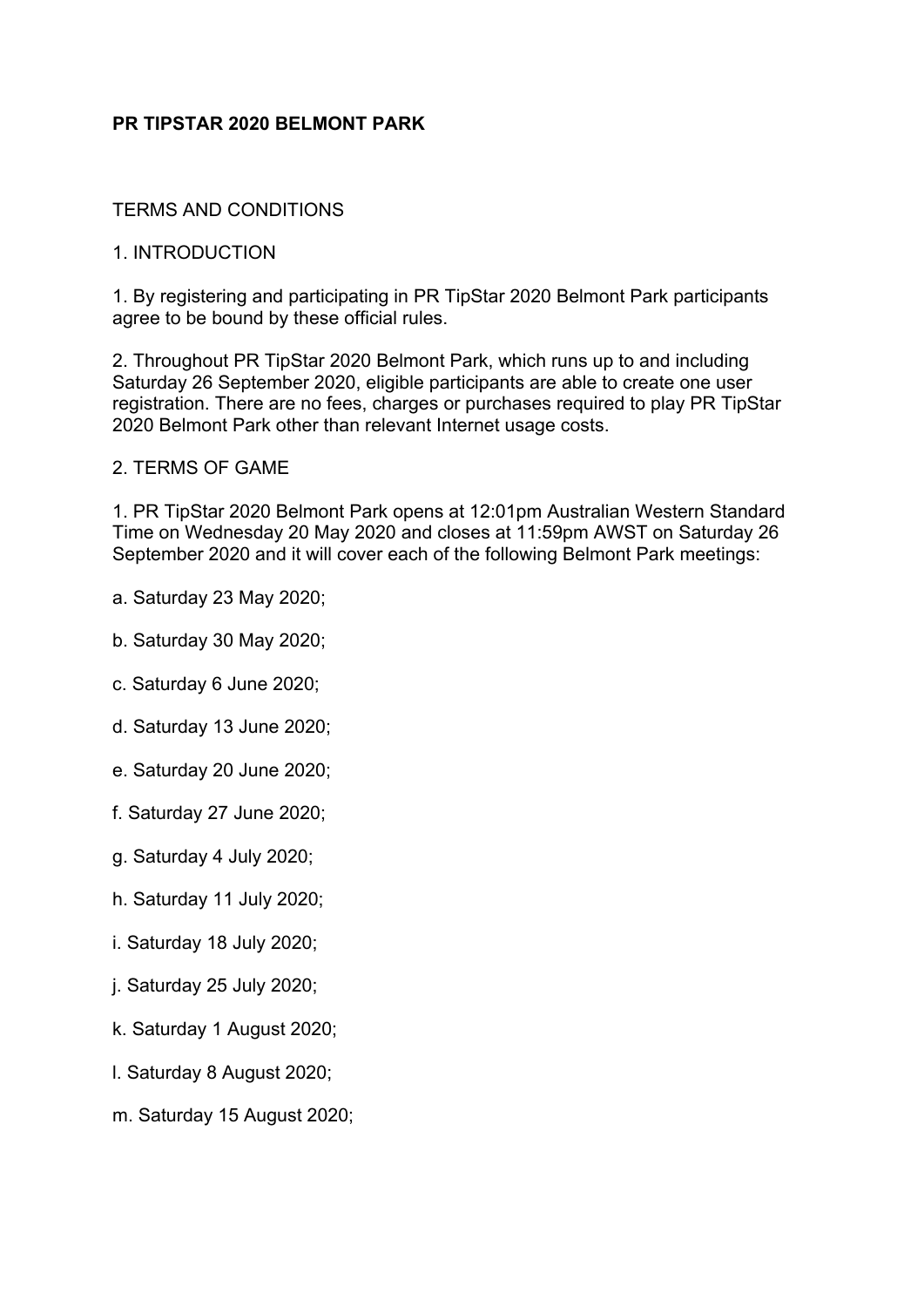n. Saturday 22 August 2020;

- o. Saturday 29 August 2020;
- p. Saturday 5 September 2020;
- q. Saturday 12 September 2020;
- r. Saturday 19 September 2020;
- s. Saturday 26 September 2020.

2. PR TipStar 2020 Belmont Park is open to all Australian residents, known as participants.

3. To win PR TipStar 2020 Belmont Park prizes, you must qualify as an eligible participant.

## 3. ELIGIBLE PARTICIPANTS

1. In order to be an eligible participant, you must provide your first name, last name, date of birth (you must be 18 years or older), postcode, telephone number, email address and agree to the terms and conditions.

2. Directors, officers and employees of Perth Racing and The Great Tip Off are ineligible to participate in PR TipStar 2020 Belmont Park and the same exclusion applies to their immediate families. For the purposes of these terms and conditions, immediate families means spouses (including de factos), parents, siblings, children, grandparents, grandchildren, parents in law, step parents, step children and half siblings. None of these persons can be an eligible participant.

## 4. HOW TO PARTICIPATE

- 1. To participate, eligible participants must, during the promotion period:
- a. visit http://perthracing.racingtipoff.com;
- b. register for PR TipStar 2020 Belmont Park using the online registration form;
- c. join PR TipStar 2020 Belmont Park;

d. participate in PR TipStar 2020 Belmont Park in accordance with these terms and conditions.

2. Only one registration per eligible participant (and per email address supplied) will be accepted.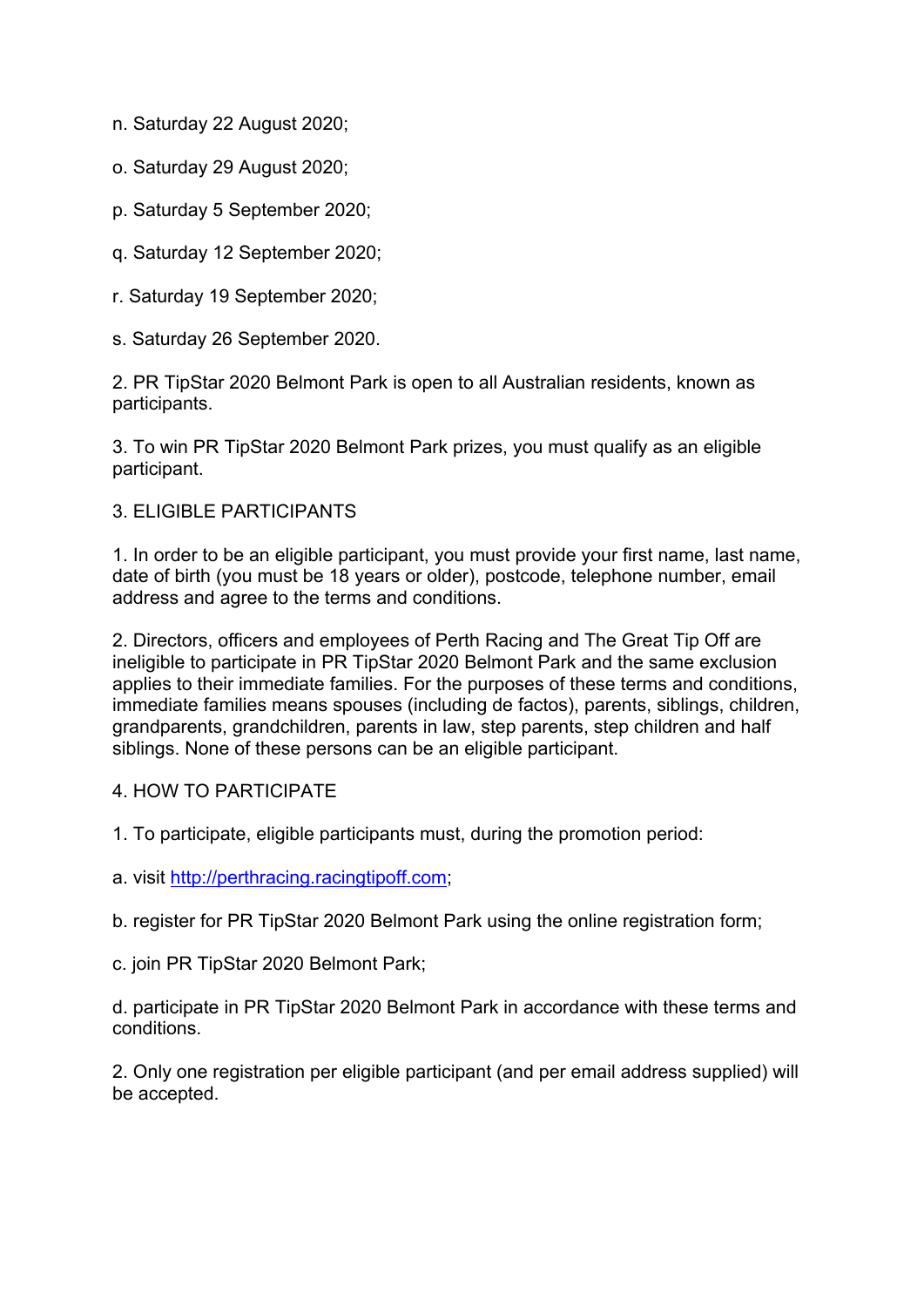3. An eligible participant may advise a person about PR TipStar 2020 Belmont Park and invite them to join by sending them an email through the website. The eligible participant warrants that any person they send an email to in this manner has consented to the receipt of the email.

4. After registration, eligible participants may participate in all remaining meetings that have not already been completed or locked out.

# 5. TIPPING GAME

1. Prior to the start of each meeting, an eligible participant must make one selection per race.

2. An eligible participant may make or change a selection up to two minutes before the advertised start time of a race provided any such selections are made/changed before the beginning of the third-last race of the meeting.

3. Eligible participants will be allocated points based on their selections. Eligible participants must nominate one selection that will be a virtual \$50 each-way big bet, while their other selections will be virtual \$20 each-way bets. PR TipStar 2020 Belmont Park will use the final, official TABtouch tote win and place dividends to calculate the scores of eligible participants. In the event of a selection being disqualified for any reason then the eligible participant's selection for that race will receive zero points. In the event of a no-race or an abandoned meeting, the selections of eligible participants will receive zero points.

4. If an eligible participant:

a. does not submit a selection for a given race in a meeting then the eligible participant's selection for that race will receive zero points;

b. enters the promotion after the commencement of the first meeting then the eligible participant will receive zero points for all missed races;

c. makes a selection that does not participate in the race then the eligible participant's selection will automatically become the competing horse with the lowest saddlecloth number - for the avoidance of doubt, one is the lowest saddlecloth number;

5. Eligible participants will be ranked on a leaderboard on the website. Rankings will appear by score for the current meeting and, also, by overall score for all meetings. These rankings are an indication of ranking for all participants in PR TipStar 2020 Belmont Park, including persons who participate but are not eligible participants.

6. A prize of a \$100 cheque will be awarded to the eligible participant with the highest score at the end of each meeting. In the event of a tie, prizes will be combined and divided equally by the number of winners. Perth Racing members are eligible to receive all or part of a \$50 cheque bonus if they are one of the meeting winners.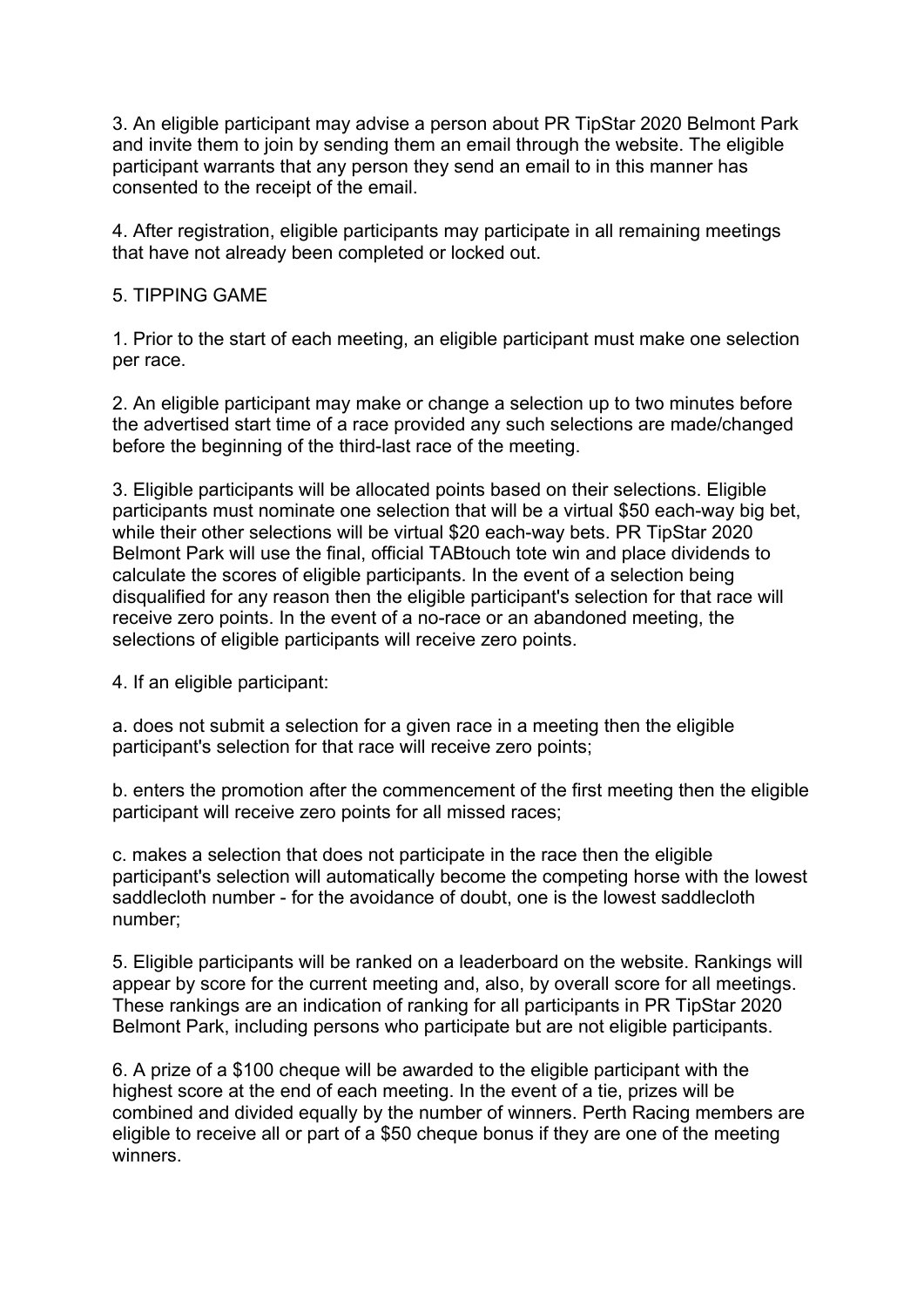7. Prizes will be awarded to the eligible participants with the three highest overall scores at the end of PR TipStar 2020 Belmont Park:

a. First prize of a \$500 Perth Racing hospitality voucher;

b. Second prize of a \$300 Perth Racing hospitality voucher;

c. Third prize of a \$200 Perth Racing hospitality voucher.

In the event of a tie, prizes will be combined and divided equally by the number of winners.

6. GENERAL

1. The promoter is the Western Australian Turf Club trading as Perth Racing (ABN 82 227 231 356) of 70 Grandstand Road, Ascot WA 6104.

2. By participating in PR TipStar 2020 Belmont Park, eligible participants agree to being contacted by the promoter from time to time in conjunction with PR TipStar 2020 Belmont Park. Eligible participants also agree to information about them and their participation in PR TipStar 2020 Belmont Park being displayed on the website and to their participation being tracked via the use of cookies.

3. The promoter accepts no responsibility for any registrations not received for any reason during the promotion period. Registrations will be deemed to be accepted at the time of receipt and not at the time of transmission. No responsibility will be taken for lost, late or misdirected registrations. The promoter is not responsible for technical difficulties with the online registration process and does not warrant that the online registration will be available at all times.

4. If for any reason PR TipStar 2020 Belmont Park is not capable of running as planned, including due to infection by computer virus, bugs, tampering, unauthorised intervention, fraud, technical failures or any other causes beyond the control of the promoter, which corrupt or affect the administration, security, fairness, integrity or proper conduct of this promotion, the promoter reserves the right in its sole discretion to take any action that may be available, subject to compliance with any laws.

5. Any participant who, in the opinion of the promoter, tampers or interferes with the entry mechanism in any way, or who does not properly comply with the entry process, including submitting incomplete registrations, will be ineligible to participate.

6. The promoter reserves the right to disqualify participants in the event of noncompliance with these rules.

7. In the event there is a dispute concerning the conduct of PR TipStar 2020 Belmont Park, the decision of the promoter is final and binding on each person who participates and no correspondence will be entered into.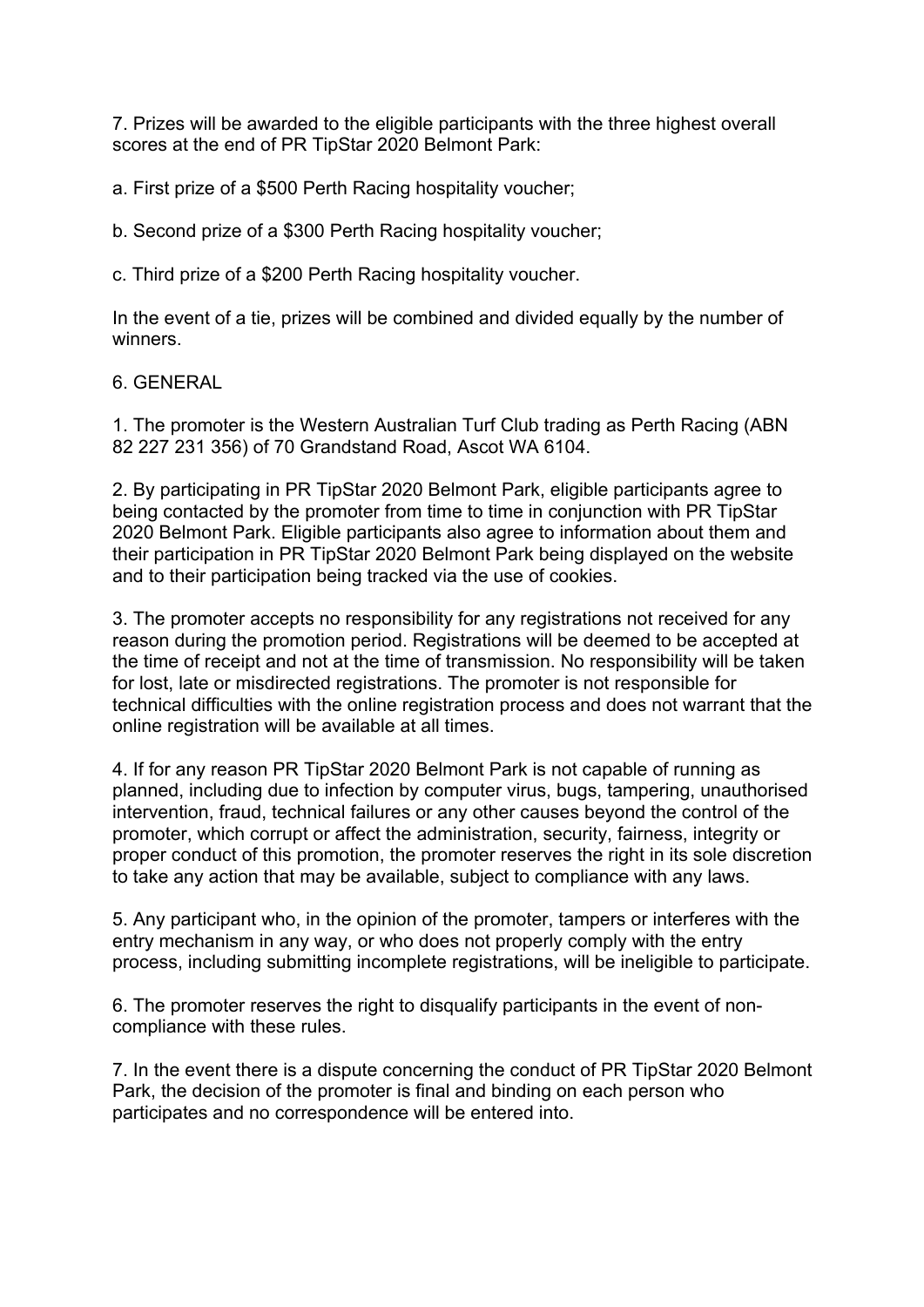8. To the extent permitted by law, the promoter, the Great Tip Off and their associated agencies and companies shall not be liable for any loss or damage whatsoever (including but not limited to direct or consequential loss) or personal injury suffered or sustained in connection with PR TipStar 2020 Belmont Park.

9. Information about eligible participants is used by the promoter to assess and process registrations for PR TipStar 2020 Belmont Park. If a person wishing to participate in PR TipStar 2020 Belmont Park does not provide the required information (see clause 6.3 above), the promoter cannot process the registration and the person will not be entered into PR TipStar 2020 Belmont Park. All registrations and information contained in them become the property of the promoter and will be entered into a database. Information emanating from the eligible participant's participation in PR TipStar 2020 Belmont Park is used by the promoter and its agencies associated with it for the determination of the leaderboard, referred to in clauses 4.5, 4.6 and 4.7. Eligible participants consent to the publishing of their personal information and score on the website by the promoter. The promoter will not be held responsible for, and expressly excludes, any loss of reputation, status or otherwise in connection with an eligible participant's score.

10. By participating in PR TipStar 2020 Belmont Park, the eligible participant agrees and acknowledges that:

a. they may be contacted by the promoter to provide comments about PR TipStar 2020 Belmont Park and the promoter (or an agent of the promoter) may take photos of them;

b. the promoter may use such comments or photos for the promoter's future promotional and marketing purposes without further reference or compensation to them;

c. the promoter may duplicate, alter, adapt and utilise the comments and photos as the promoter wishes at anytime, anywhere, and by any means. The promoter may license, authorise or otherwise transfer the rights in the comments and photos to others to do the same;

d. the promoter retains all rights, title and interest, including copyright, in the comments and photos and, by participating in PR TipStar 2020 Belmont Park, they assign to the promoter on creation of the comments and photos all rights, title and interest which might, but for these terms and conditions, vest in them;

e. they unconditionally and irrevocably consents to any act or omission that would otherwise infringe any of their moral rights in the comments and photos (as defined in Part IX of the Copyright Act 1968 (Cth)) and present and future rights of a similar nature conferred by statute anywhere in the world whether occurring before or after this consent is given;

f. they waive all moral rights in the comments and photos that arise outside Australia;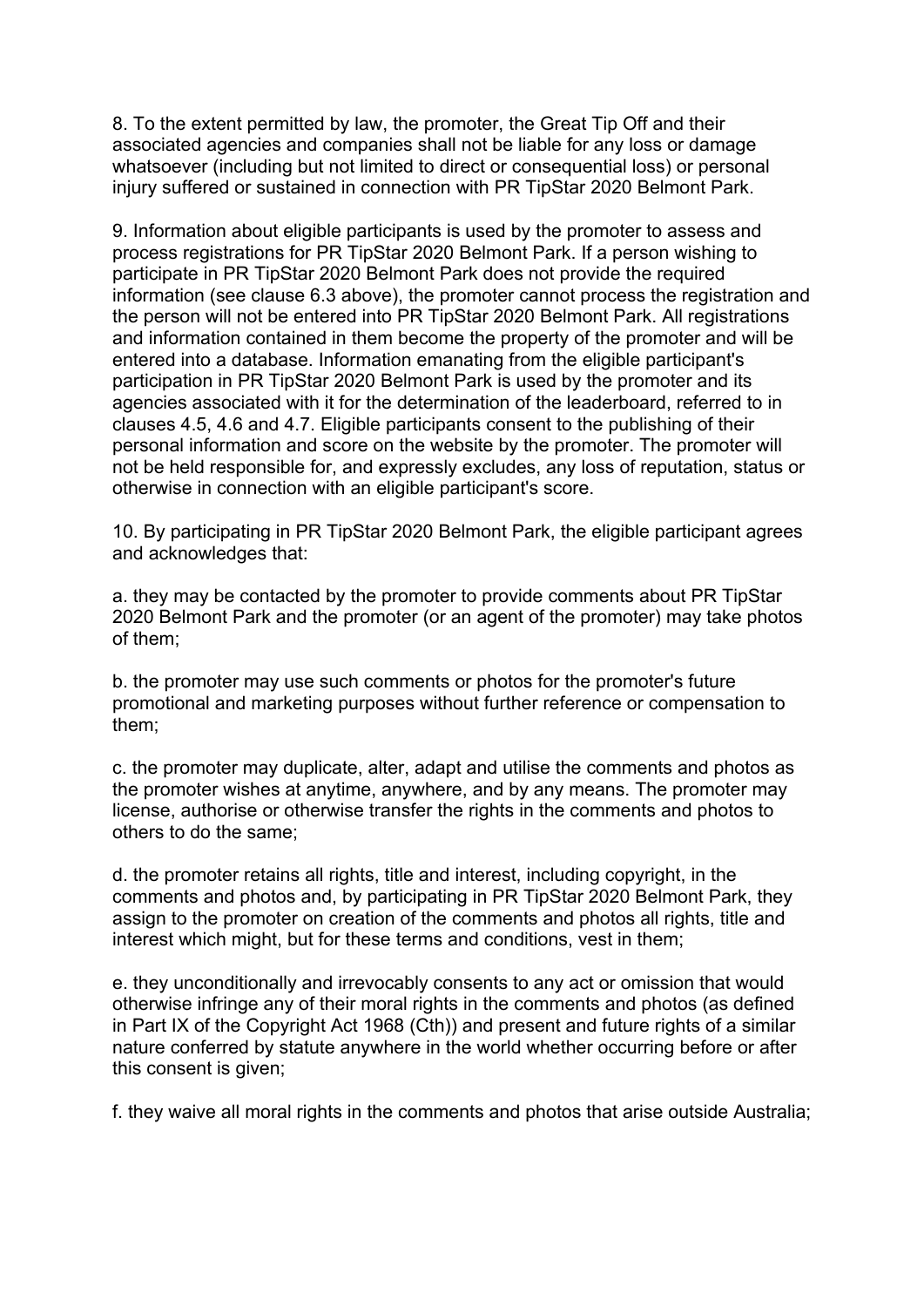g. and they agree not to institute, maintain or support any claim or proceeding for infringement of their moral rights in the comments and photos.

11. If any participant attempts to deliberately damage the website or the information on the website, or to otherwise undermine the legitimate operation of the game, the promoter reserves the right to take legal action permitted by law.

## 7. PRIZES

1. If a winning eligible participant is unable to accept a prize for whatever reason, the promoter will award that prize to the eligible participant who meets the eligibility criteria and would have been deemed to be the winner had the winning eligible participant not participated in the promotion.

2. All winners will be notified by phone or email by the promoter and their name will be published on the promoter's website.

3. To claim a prize, a winning eligible participant must provide proof of identity, proof of age and proof of their normal residential address, the postcode of which must match the one nominated in their registration details.

4. If a winning eligible participant does not provide proof of identity, age and normal residential address to the promoter within seven days of being sent a prize notification then the prize will be forfeited. If a winning eligible participant provides any incorrect or invalid contact details their entry is null and void. If the promoter is unable to contact a winning eligible participant within seven days of receiving their details then the prize will be forfeited and the next highest ranked eligible participant will be deemed the winning eligible participant.

5. Total prize value is \$3,850 and it is correct as at Wednesday 20 May 2020.

## 8. PRIVACY

1. Entry details remain the property of the promoter. Perth Racing (ABN 82 227 231 356) and its related entities are collecting your personal information for the purpose of conducting and promoting PR TipStar 2020 Belmont Park, for the purpose of identifying and notifying winners and for understanding our audiences. Perth Racing and its related entities will otherwise handle your personal information in accordance with Perth Racing's privacy policy, which is available at

https://www.perthracing.org.au/footer-links/privacy-policy. By providing your personal information, you agree to the terms of Perth Racing's privacy policy. Without limiting the foregoing, Perth Racing may disclose the personal information to its related entities, business partners and external service providers for research and profiling purposes as well as other purposes reasonably related to the eligible participant's relationship with Perth Racing and its related entities. In addition, by entering this competition, you consent to Perth Racing and its related entities using your personal information for the purpose of Perth Racing and its related entities sending you information regarding programs, products and services available through them and/or through their business partners and to Perth Racing and its related entities from time to time sharing your personal information with carefully selected business